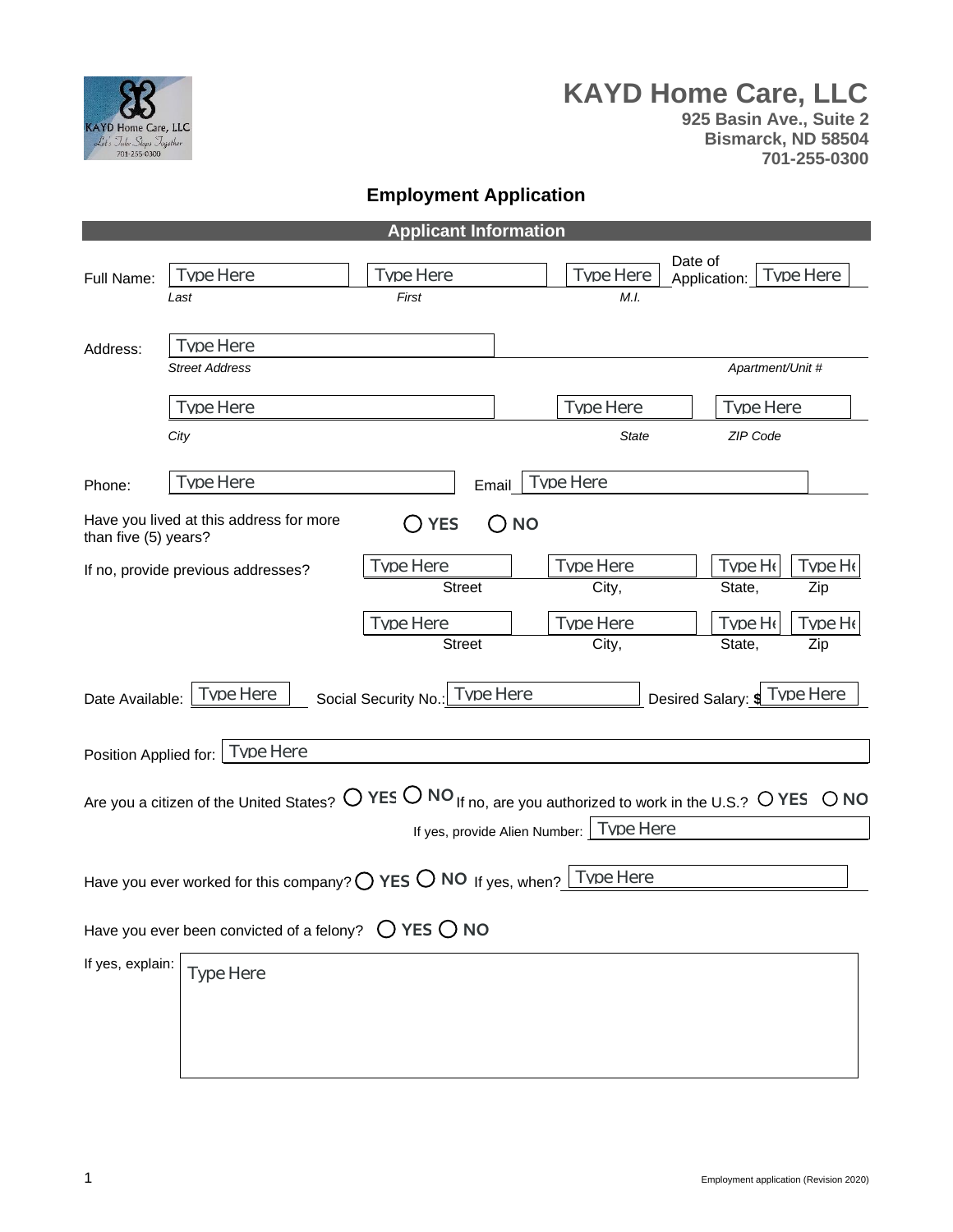|                       | <b>Education</b>                                                               |                                   |
|-----------------------|--------------------------------------------------------------------------------|-----------------------------------|
|                       | High School: Tvpe Here<br>Address: Tvpe Here                                   |                                   |
| From:                 | Tvpe Her<br>Tvpe Her<br>Did you graduate? O YESO NO >iploma: Tvpe Here<br>To:l |                                   |
| College:              | Tvne Here<br>Tyne Here<br>Address:                                             |                                   |
| From:                 | Tyne Her<br>Did you graduate? O YES O NO Degree. Type Here<br>Tyne Her<br>To:  |                                   |
| Other:                | <b>Tvpe Here</b><br><b>Type Here</b><br>Address:                               |                                   |
| From:                 | Tvpe Her<br>Tvpe Her<br>Did you graduate? O YES O NO Degree: TVDe Here<br>To:  |                                   |
|                       |                                                                                |                                   |
|                       | References: Please list three references.                                      |                                   |
| Full Name:            | Tyne Here                                                                      | Tvpe Here<br>Relationship:        |
| Company:              | <b>Type Here</b>                                                               | <b>Tvpe Here</b><br>Phone:        |
| Address:<br>Tyne Here |                                                                                |                                   |
| Full Name:            | <b>Type Here</b>                                                               | <b>Type Here</b><br>Relationship: |
| Company:              | Tyne Here                                                                      | Tyne Here<br>Phone:               |
| Address:              |                                                                                |                                   |
| Full Name:            | Tyne Here                                                                      | Tyne Here<br>Relationship:        |
| Company:              | <b>Tvpe Here</b>                                                               | <b>Tvpe Here</b><br>Phone:        |
| Address:              | <b>Tvpe Here</b>                                                               |                                   |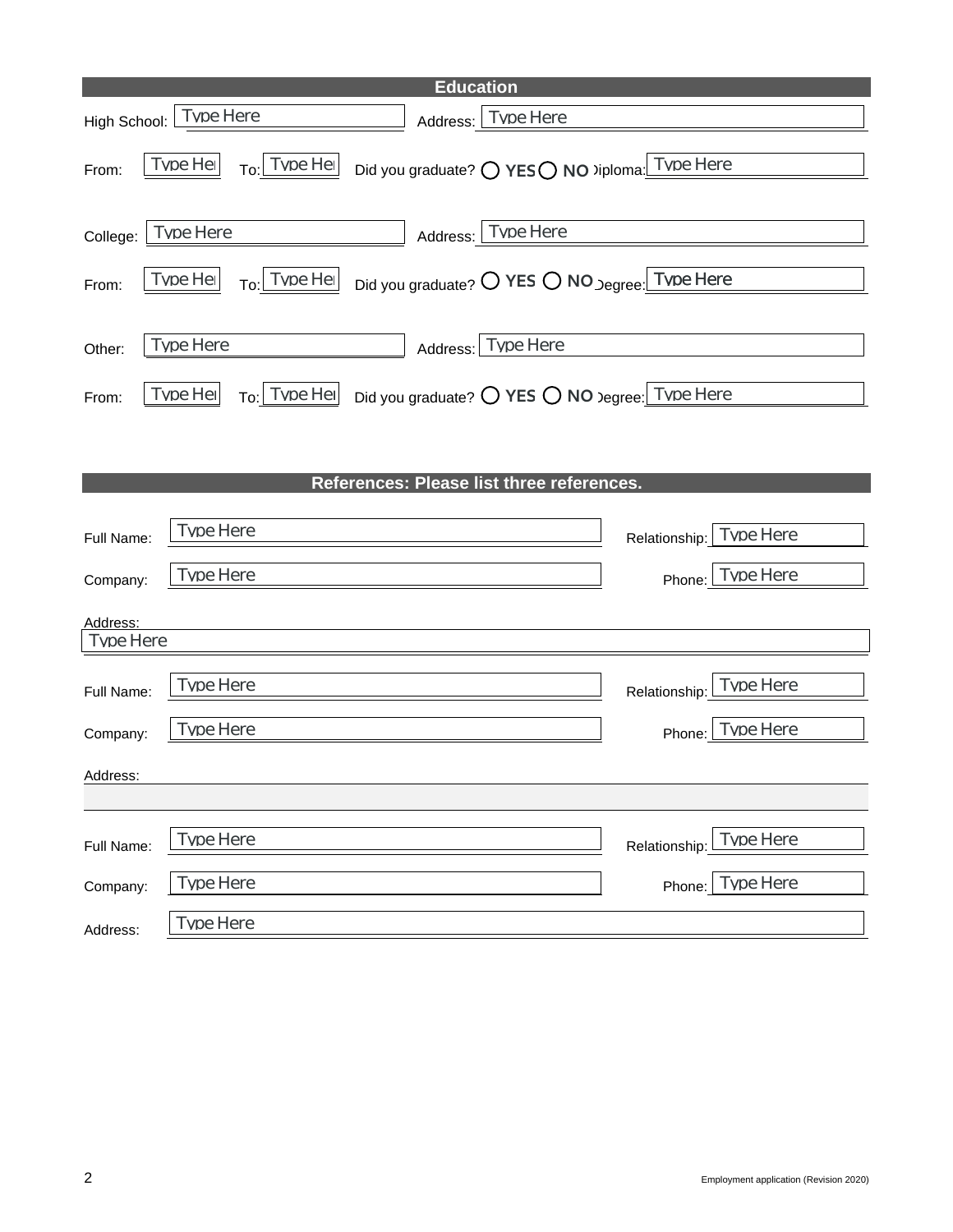|                                                           | (List Current First)<br><b>Employment</b>                                                                                          |                                                             |  |  |
|-----------------------------------------------------------|------------------------------------------------------------------------------------------------------------------------------------|-------------------------------------------------------------|--|--|
| Company:                                                  | <b>Type Here</b>                                                                                                                   | <b>Tvpe Here</b><br>Phone:                                  |  |  |
| Address:                                                  | Tvne Here                                                                                                                          | Tyne Here<br>Supervisor:                                    |  |  |
| Job Title:                                                | Tyne Here<br>Starting Salary: \$ Tvne Here                                                                                         | Type Here<br>Ending Salary: \$                              |  |  |
| Responsibilities:                                         | <b>Type Here</b>                                                                                                                   |                                                             |  |  |
| Employment<br>Dates From:                                 | Tvne Here<br>Tyne Here<br>Reason for Leaving:<br>To:                                                                               | Type Here                                                   |  |  |
|                                                           | $\bigcap$ yes $\bigcirc$ no<br>May we contact your previous supervisor for a reference?                                            |                                                             |  |  |
|                                                           | Tyne Here                                                                                                                          |                                                             |  |  |
| Company:                                                  | <b>Type Here</b>                                                                                                                   | <b>Type Here</b><br>Phone:                                  |  |  |
| Address:                                                  | <b>Type Here</b>                                                                                                                   | Tyne Here<br>Supervisor:                                    |  |  |
| Job Title:                                                | Tyne Here<br>Type Here<br>Starting Salary: \$                                                                                      | Ending Salary: JUDE Here                                    |  |  |
| Responsibilities:                                         | Tyne Here                                                                                                                          |                                                             |  |  |
| Employment<br>Dates From:<br><b>Tvpe Here</b><br>Company: | <b>Type Here</b><br>Tvpe Here<br>To:<br>$YES$ O NO<br>May we contact your previous supervisor for a reference?<br><b>Type Here</b> | Reason for Leaving: Tvpe Here<br><b>Type Here</b><br>Phone: |  |  |
| Address:                                                  | Tvne Here                                                                                                                          | Tyne Here<br>Supervisor                                     |  |  |
| Job Title:                                                | Tyne Here<br>Type Here<br>Starting Salary: \$                                                                                      | Type Here<br>Ending Salary: \$                              |  |  |
| <b>Type Here</b><br>Responsibilities:                     |                                                                                                                                    |                                                             |  |  |
| Employment<br>Dates From                                  | Tyne Here<br>Tyne Here<br>Reason for Leaving<br>To:<br>O YES O NO<br>May we contact your previous supervisor for a reference?      | Tyne Here                                                   |  |  |
| <b>Military Service</b>                                   |                                                                                                                                    |                                                             |  |  |
| Branch:                                                   | <b>Tvpe Here</b><br>From:                                                                                                          | Tvpe Here<br><b>Tvpe Here</b><br>To:                        |  |  |
| Rank at Discharge:                                        | <b>Type Here</b><br>Type of Discharge:                                                                                             | <b>Type Here</b>                                            |  |  |
|                                                           | <b>Tvpe Here</b><br>If other than honorable, explain:                                                                              |                                                             |  |  |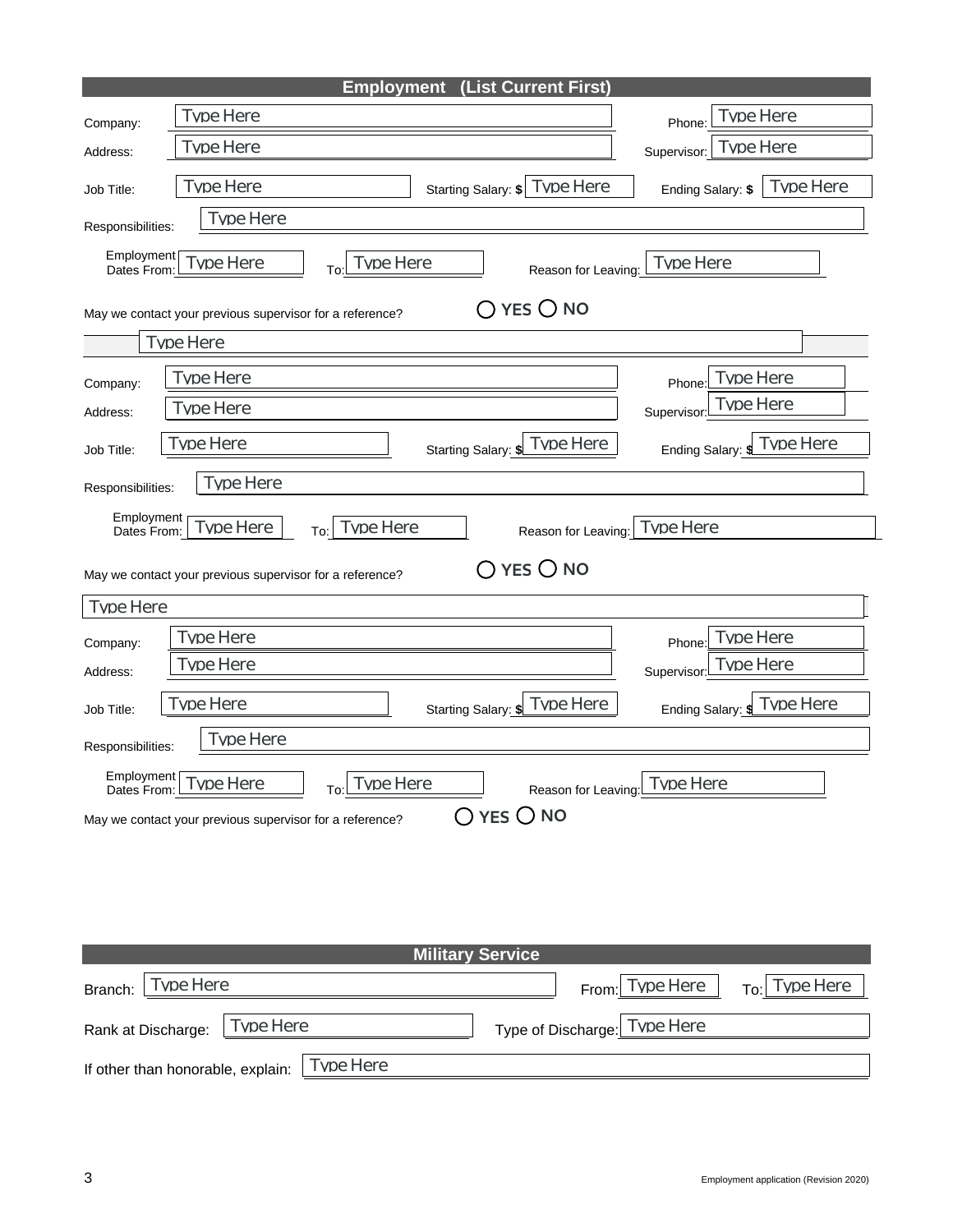### **Certifications/Licensure**

Current certificates or licenses: All professional licenses will be verified at the time of employment:

| Type: Tvpe Here             | Organization/State issues: TVDe He Date Issued TVDe He Expiration Date TVDe He |
|-----------------------------|--------------------------------------------------------------------------------|
| $Type:$ Type:               | Organization/State issues: TVDe He Date Issued TVDe He Expiration Date TVDe He |
| $_{\text{Type:}}$ Tvpe Here | Organization/State issues: TVDe He Date Issued TVDe He Expiration Date TVDe He |

## **Emergency Contact**

| Person to notify in<br>case of emergency: |           |                         |                                                                                                                       |
|-------------------------------------------|-----------|-------------------------|-----------------------------------------------------------------------------------------------------------------------|
| 1. Name:                                  | Type Here | Phone Number: Tvne Here |                                                                                                                       |
| 2. Name:                                  | Type Here | Phone Number: Tvpe Here |                                                                                                                       |
|                                           |           |                         | How did you hear about our company? $\bigcirc$ Online $\bigcirc$ Newspaper Ad $\bigcirc$ Referral by Another Employee |
| I was referred by: Tvpe Here              |           |                         |                                                                                                                       |